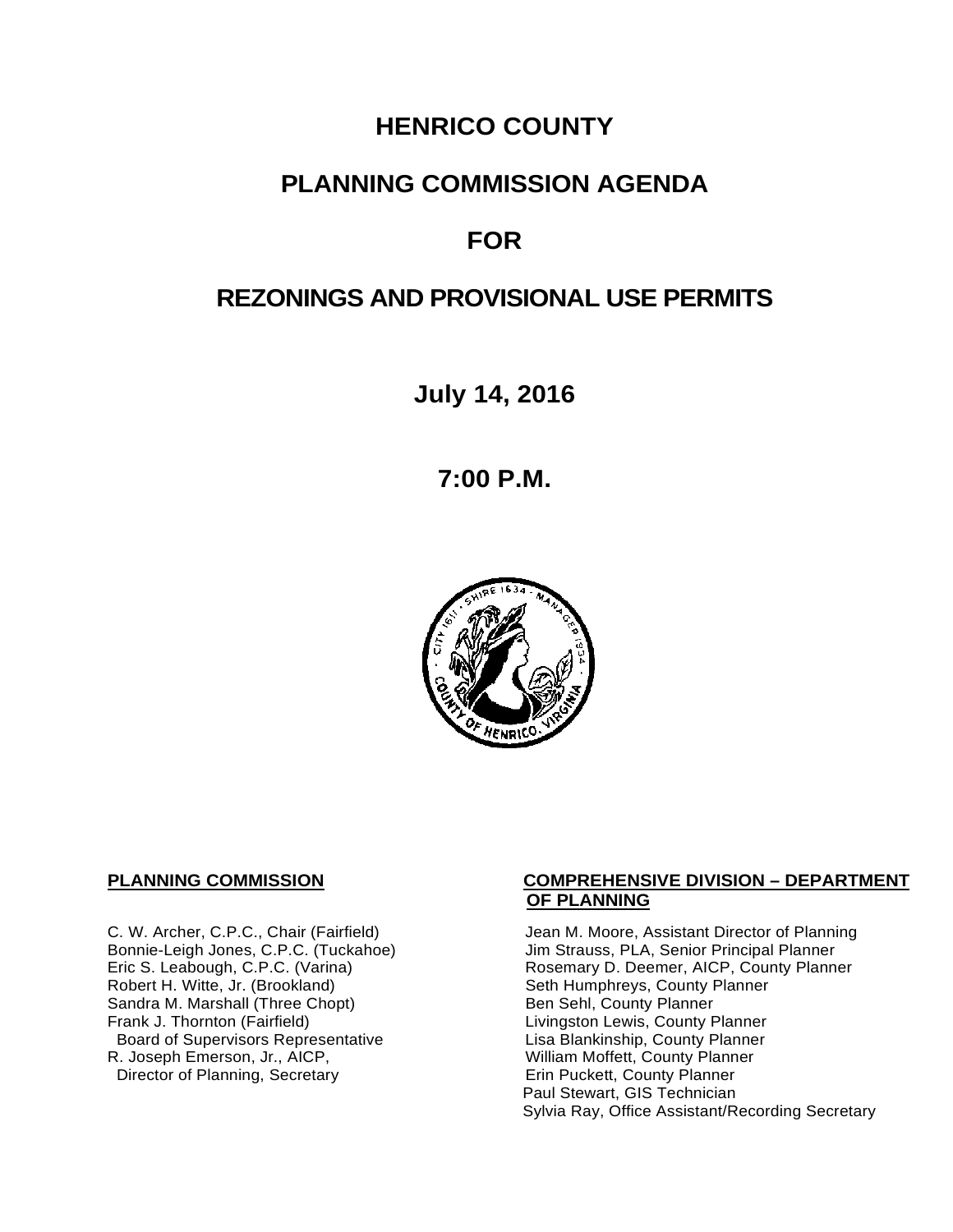# **PLANNING COMMISSION REZONING MEETING FINAL AGENDA JULY 14, 2016**

**BEGINNING AT 7:00 P.M.**

**WELCOME:**

**PLEDGE OF ALLEGIANCE:**

**RECOGNITION OF NEWS MEDIA:**

**CALL TO ORDER:**

**REQUESTS FOR WITHDRAWALS AND DEFERRALS: (0); (4)**

**REQUESTS FOR EXPEDITED ITEMS: (4)**

**CASES TO BE HEARD: (3)**

#### **VARINA:**

## *(Deferred from the January 14, 2016 Meeting)*

**PUP2016-00001 Wayne Phaup:** Request for a Provisional Use Permit under Sections 24-62.2(i), 24-120 and 24-122.1 of Chapter 24 of the County Code in order to allow four pool tables with extended hours of operation until 2 a.m. in a proposed restaurant on part of Parcel 824-716-7935 located along the north line of W. Williamsburg Road (U.S. Route 60) between Early and Jackson Avenues. The existing zoning is B-3 Business District. The 2026 Comprehensive Plan recommends Commercial Concentration. The site is located in the Enterprise Zone and the Airport Safety Overlay District. **Staff – William Moffett Deferred to the August 11, 2016 Meeting**

## *(Deferred from the June 9, 2016 Meeting)*

**PUP2016-00003 Brad Roberts for Night Prowler Productions:** Request for a Provisional Use Permit under Sections 24-62.2(f), 24-66(a), 24-120 and 24-122.1 of Chapter 24 the County Code in order to allow 6 to 8 outdoor concerts annually on part of parcel 801-687-5117 located on the north side of Mill Road approximately 500' west of its intersection with Huckleberry Lane. The existing zoning is B-3 Business District. The 2026 Comprehensive Plan recommends Open Space/Recreation and Environmental Protection Area. **Staff – Ben Sehl (Deferral Requested to the October 13, 2016 Meeting) Deferred to the October 13, 2016 Meeting**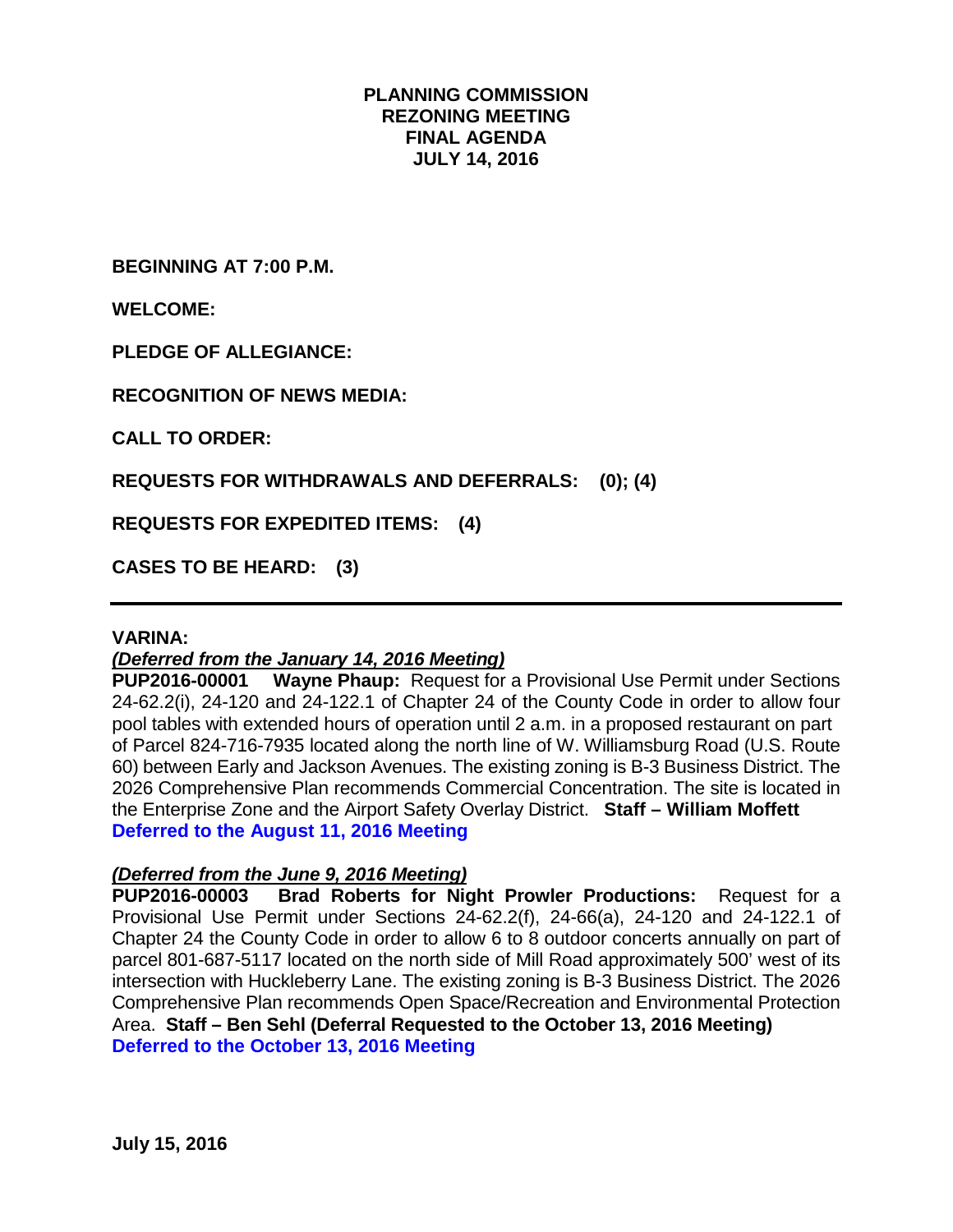# **FAIRFIELD:**

**REZ2016-00024 Henry Wilton for Wilton Acquisition, LLC:** Request to conditionally rezone from R-3 One-Family Residence District, A-1 Agricultural District, and B-2 Business District to RTHC Residential Townhouse District (Conditional) Parcels 785-757-8737, 9998, 5477, 5749, and 6118 containing 16.412 acres located at the northwest corner of E. Parham Road (State Route 73) and Interstate 95. The RTH District allows a maximum gross density of nine (9) units per acre. The use will be controlled by proffered conditions and zoning ordinance regulations. The 2026 Comprehensive Plan recommends Urban Residential, density should range between 3.4 and 6.8 units per acre. **Staff – Ben Sehl (Deferral Requested to the August 11, 2016 Meeting)**

**Deferred to the August 11, 2016 Meeting**

# **THREE CHOPT:**

## *(Deferred from the March 10, 2016 Meeting)*

**REZ2016-00001 Andrew M. Condlin for Windsor Enterprises Corp.:** Request to conditionally rezone from A-1 Agricultural District and R-2AC One-Family Residence District (Conditional) to R-2AC One-Family Residence District (Conditional) Parcels 741- 771-6359, -3734, -2432, and part of Parcels 740-771-9736, 741-772-9212, -5941, -4776, and -0892 containing 25.37 acres located at the terminus of Ellis Meadows Lane and along portions of the eastern and northern property boundaries of the Estates at Grey Oaks. The applicant proposes single-family residences. The R-2A District allows a minimum lot area of 13,500 square feet and a maximum gross density of 3.22 units per acre. The use will be controlled by proffered conditions and zoning ordinance regulations. The 2026 Comprehensive Plan recommends Suburban Residential 1, density should not exceed 2.4 units per acre and Environmental Protection Area. **Staff – Lisa Blankinship (Deferral Requested to the September 15, 2016 Meeting) Deferred to the September 15, 2016 Meeting**

# *(Deferred from the June 9, 2016 Meeting)*

**REZ2016-00009 James W. Theobald for Wellesley LLC:** Request to amend proffered conditions accepted with rezoning case C-109C-86 on Parcel 735-759-2130 located at the southwest intersection of Lauderdale and Park Terrace Drives. The applicant proposes to amend Proffer 8 pertaining to the detached signage in an existing shopping center. The existing zoning is B-1C Business District (Conditional). The 2026 Comprehensive Plan recommends Commercial Concentration. **Staff – Lisa Blankinship Recommended for Approval**

**PUP2016-00005 Chris Heppert for Breakers Sports Grill:** Request for a Provisional Use Permit under Sections 24-58.2(d), 24-120, and 24-122.1 of the County Code in order to allow outdoor dining for an existing restaurant in the T.J. Maxx Shopping Center, on part of Parcel 757-756-4724, located approximately 400' southwest of the intersection of W. Broad Street (U.S. Route 250) and Tuckernuck Drive. The existing zoning is B-2 Business District. The 2026 Comprehensive Plan recommends Commercial Arterial. **Staff – William Moffett (Expedited Agenda Requested)**

**Recommended for Approval**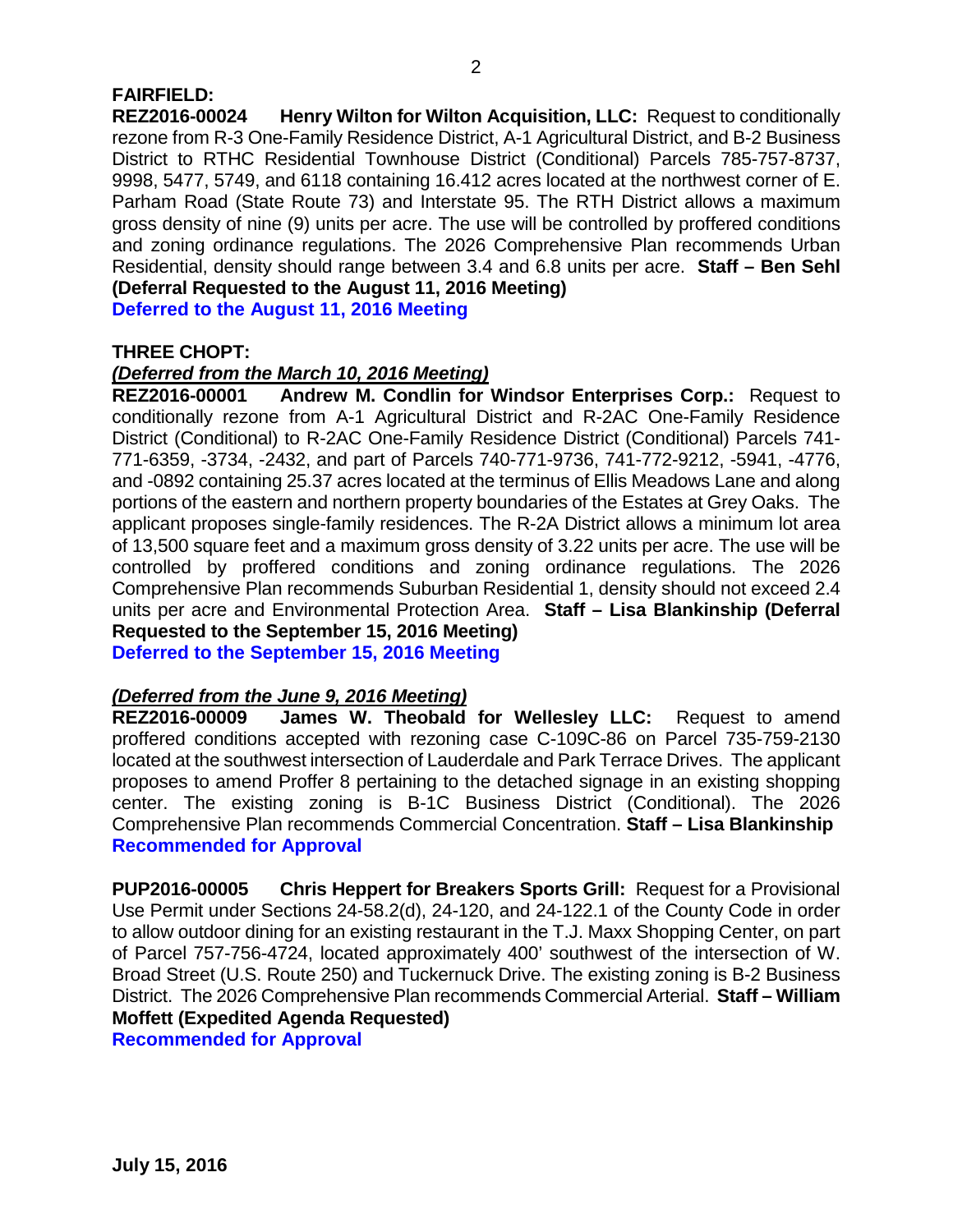**REZ2016-00020 Andrew Browning for Boone Homes, Inc.:** Request to rezone from R-3C One-Family Residence District (Conditional) to C-1 Conservation District part of Parcel 736-766-7163 containing 1.019 acres located 700' northeast of the intersection of N. Gayton Road and Bacova Drive. The applicant proposes a conservation district. The use will be controlled by zoning ordinance regulations. The 2026 Comprehensive Plan recommends Environmental Protection Area and Suburban Mixed-Use. **Staff – Erin Puckett (Expedited Agenda Requested)**

**Recommended for Approval**

**REZ2016-00021 Andrew Browning for Welford Properties, LLC:** Request to rezone from R-3C One-Family Residence District (Conditional) to C-1 Conservation District part of Parcel 737-766-1902 containing 1.236 acres located approximately 120' north of Bacova Drive, 2300' east of its intersection with N. Gayton Road. The applicant proposes a conservation district. The use will be controlled by zoning ordinance regulations. The 2026 Comprehensive Plan recommends Environmental Protection Area, Open Space/Recreation, and Suburban Mixed-Use. **Staff – Erin Puckett (Expedited Agenda Requested)**

#### **Recommended for Approval**

**REZ2016-00023 Ronald Kody:** Request to amend proffers accepted with rezoning case C-14C-87 on Parcel 749-760-0500 located on the south line of W. Broad Street (U.S. Route 250) approximately 450' east of its intersection with Cox Road. The applicant proposes to amend Proffer 4 related to signage. The existing zoning is B-3C Business District (Conditional). The 2026 Comprehensive Plan recommends Urban Mixed-Use. **Staff – Seth Humphreys (Expedited Agenda Requested) Recommended for Approval**

## **TUCKAHOE:**

None.

## **BROOKLAND:**

## *(Deferred from the March 10, 2016 Meeting)*

**PUP2014-00001 Malachi M. Mills for Bobby Marchetti:** Request for a Provisional Use Permit under Sections 24-58.2(d), 24-120 and 24-122.1 of Chapter 24 of the County Code in order to allow outdoor dining for a proposed restaurant on part of Parcel 767-757- 6829 located 95' east of the east line of Hungary Spring Road approximately 1,025' south of its intersection with Staples Mill Road (U.S. Route 33). The existing zoning is B-2C Business District (Conditional). The 2026 Comprehensive Plan recommends Commercial Concentration and Office. **Staff – Lisa Blankinship (Deferral Requested to the September 15, 2016 Meeting)**

**Deferred to the September 15, 2016 Meeting**

**REZ2016-00022 Rich Smith for Par 3 Development Group, LLC:** Request to rezone from B-2C Business District (Conditional) to C-1 Conservation District part of Parcel 770- 767-5189 containing .18 acres located at the northwest intersection of Mountain Road and John Cussons Drive. The applicant proposes a conservation district. The use will be controlled by zoning ordinance regulations. The 2026 Comprehensive Plan recommends Environmental Protection Area and Commercial Concentration. **Staff – Ben Sehl Recommended for Approval**